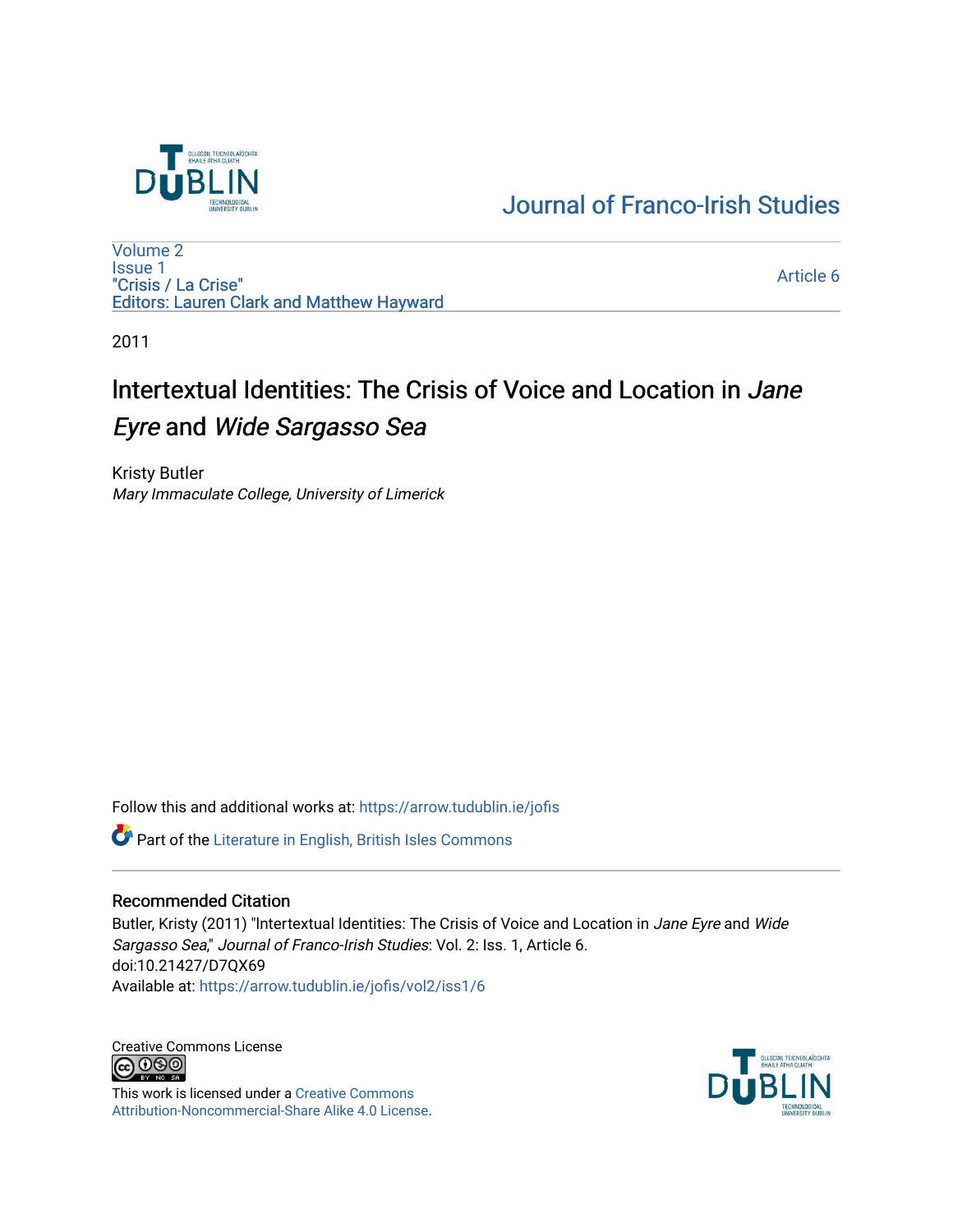## **Intertextual Identities: The Crisis of Voice and Location in** *Jane Eyre* **and** *Wide Sargasso Sea Kristy Butler, Mary Immaculate College, University of Limerick*

There is only one heroine in a story, and we typically become quite possessive of her. We champion her causes, mourn her losses, and cheer triumphantly her successes. There's only room for one heroine in a story. Other women may orbit her on the periphery, but it is not their story in which we invest. Sidekicks at best, these secondary figures merely accentuate and facilitate the heroine in her quest. They are mirrors, not of themselves, but reflections of the heroine as she appears in relation to others. For example, the harshness of one character refines the *gentille* nature of the heroine, her courage amplified by another's frailty. In so doing, the heroine consumes the narrative and its focus; moreover, this is pleasing to the reader, for it instills in one the sense of knowing intimately the thoughts, emotions and true nature of the focal female. As Charles Burkhart states: "We know (if only unconsciously) what a good story is because we have heard and read and seen so many stories [. . .] [i]t believes in itself so much that we believe in it" (Burkhart 1973, 63).

And for more than 150 years, we have believed in *Jane Eyre*. From the first pages of the novel, Jane elicits sympathy. She is poor, plain and parentless. Left in the 'care,' if one can call it that, of her Aunt, Mrs. Reed, Jane is an outsider to her own family. Her spritely nature results in her confinement to the red room, a ghostly chamber of terror she describes as a cell: "no jail was ever more secure" (Brontё 2001, 11). At this stage, the reader wants nothing more than to see Jane obtain a sense of family, of belonging, of love—what develops in Brontё's female *Bildungsroman*. Jane's coming of age tracks her degradation at Gateshead, the friendship and loss she experiences at Lowood, and ultimately her grafting to the Rochester family at Thornfield Hall. Her journey is not

triumphed over adversity. Moreover, she has done so by her own strength and intelligence,

without complications or disappointments, but in the end all merge to construct a heroine that has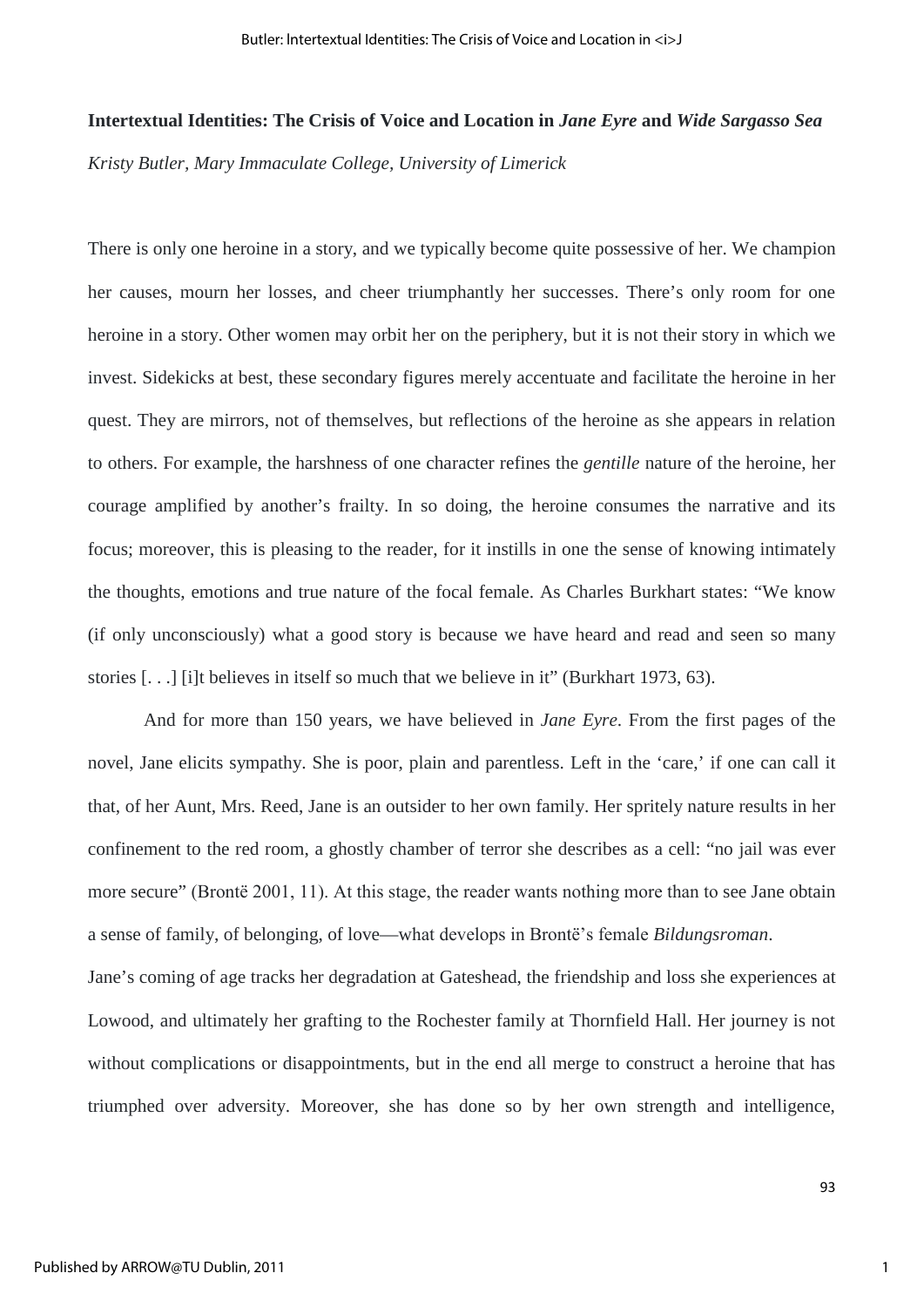challenging the social mores of the time. Jane questions authority, religion and the assumed inferiority of women to their male counterparts. She states:

Women are supposed to be very calm generally: but women feel just as men feel; they need exercise for their faculties and a field for their efforts as much as their brothers do; they suffer from too rigid a restraint, too absolute a stagnation, precisely as men would suffer. (Brontё 2001, 93)

Rachel DuPlessis, in *Writing Beyond the Ending: Narrative Strategies of Twentieth-Century Women Writers*, points out that character-writing of women in the nineteenth-century was highly problematic. The author was forced to negotiate a woman's place in a tradition that elevated romance and *Bildungsroman*. A female protagonist could begin a coming of age tale, an adventure to discover herself, but unlike her male counterparts, each quest necessitated an ending in marriage and familial harmony (DuPlessis 1985, 3). According to Toril Moi in *Sexual/Textual Politics,* the era of women writers in the 1840s, known as the *Feminine,* is marked by mimicry of the male tradition, specifically in women writers' use of male pseudonyms (Moi 1988, 56). She goes on to argue that, as Susan Gubar and Sandra M. Gilbert have asserted, historically "[w]omen are denied the right to create their own images of femaleness, and instead must conform to the patriarchal standards imposed on them" (Moi 1988, 57). So it is with Jane, a heroine who can challenge institutions and negotiate her position within them, but who, ultimately, cannot escape the institution of marriage. Conveniently, she does not wish to escape her matrimonial fate. In the end, she and Mr. Rochester enjoy a fairy-tale ending, an ending that would have been expedited if not for the "mad woman in the attic."

This essay explores the ways in which characters experience crisis internally, and demonstrates the ameliorating function of intertextual readings such as the one that occurs between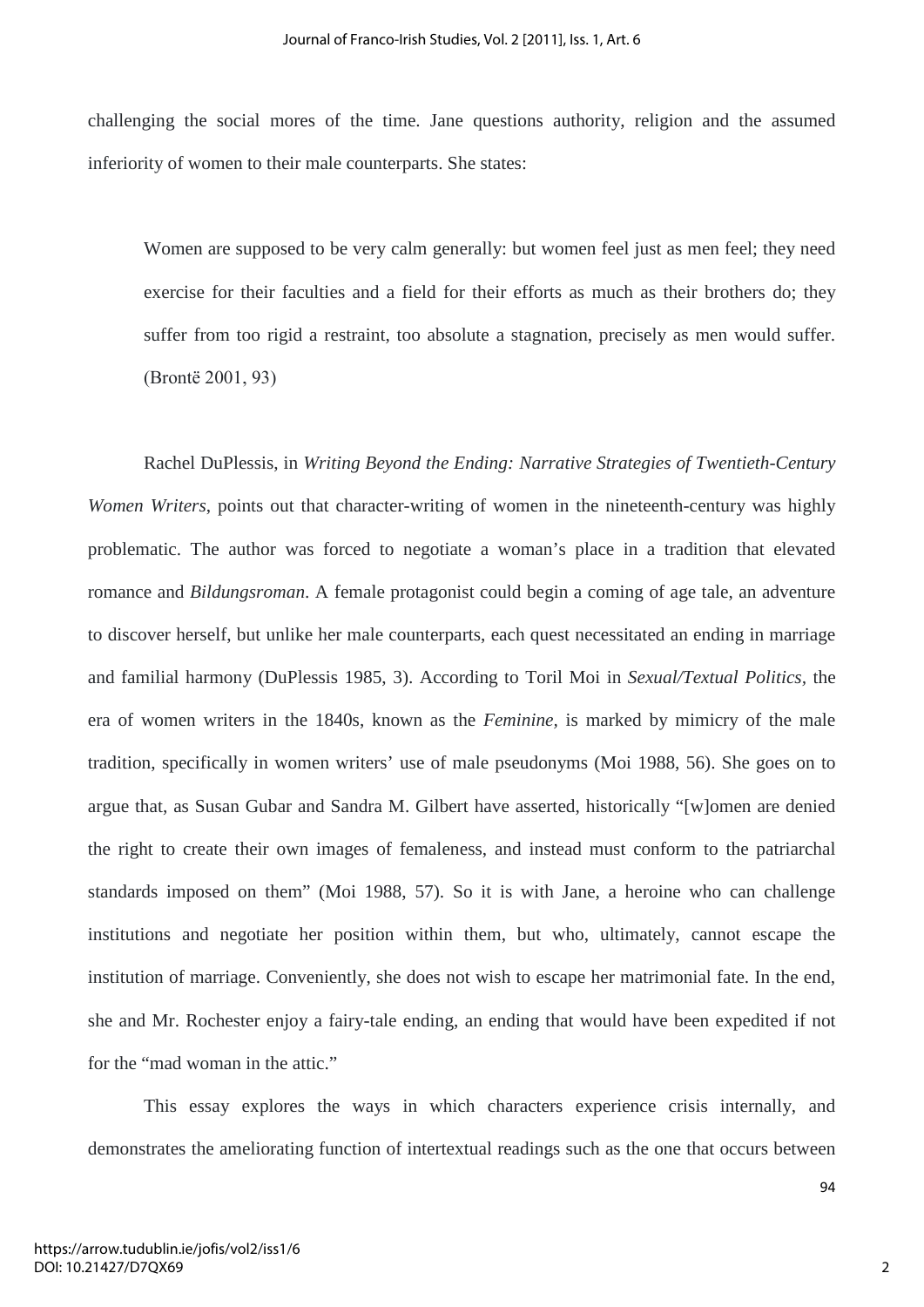*Jane Eyre* and *Wide Sargasso Sea*. Such readings provide a forum for voices on the periphery. Specifically, Bertha Mason experiences a crisis of voice and a crisis of location as she is transformed from her French Creole identity, which is wild and unyielding to colonial mores, to her English identity, which is merely a personification of phallocentric expectations of the female as a subordinate and tool for patriarchy. Drawing upon Sigmund Freud's concept of the dark double and the role of the unconscious in identity formation, Julia Kristeva's theory of intertextuality, and Luce Irigaray's view of language as a colonizer of the female voice, this essay aims to examine how the colonized female, Antoinette/Bertha Mason, is constructed by the text of *Jane Eyre* and its elevation of English identity and language. Moreover, it reveals that only through intertextuality can Antoinette reclaim her French identity in Jean Rhys's *Wide Sargasso Sea* from the crisis it experiences as Bertha in *Jane Eyre*. She is removed from her island home where she experiences her maturation toward womanhood to an island where she endures her construction toward madness.

There is only one heroine in a story, so perhaps it is forgivable if we have managed to forget her. Brontё makes no effort to hide her presence; her chilling laughter and ghastly form haunt the text and haunt Jane. Bertha is the spectre of Thornfield Hall, but her vaporous laughter transforms into tangible terror. As Jane describes it:

This was a demonic laugh—low, suppressed, and deep—uttered, as it seemed, at the very key-hole of my chamber-door. The head of my bed was near the door, and I thought at first the goblin-laughter stood at my bedside—or rather, crouched at my pillow: but I rose, looked round, and could see nothing [...] Something gurgled and moaned.

(Brontё 2001, 126)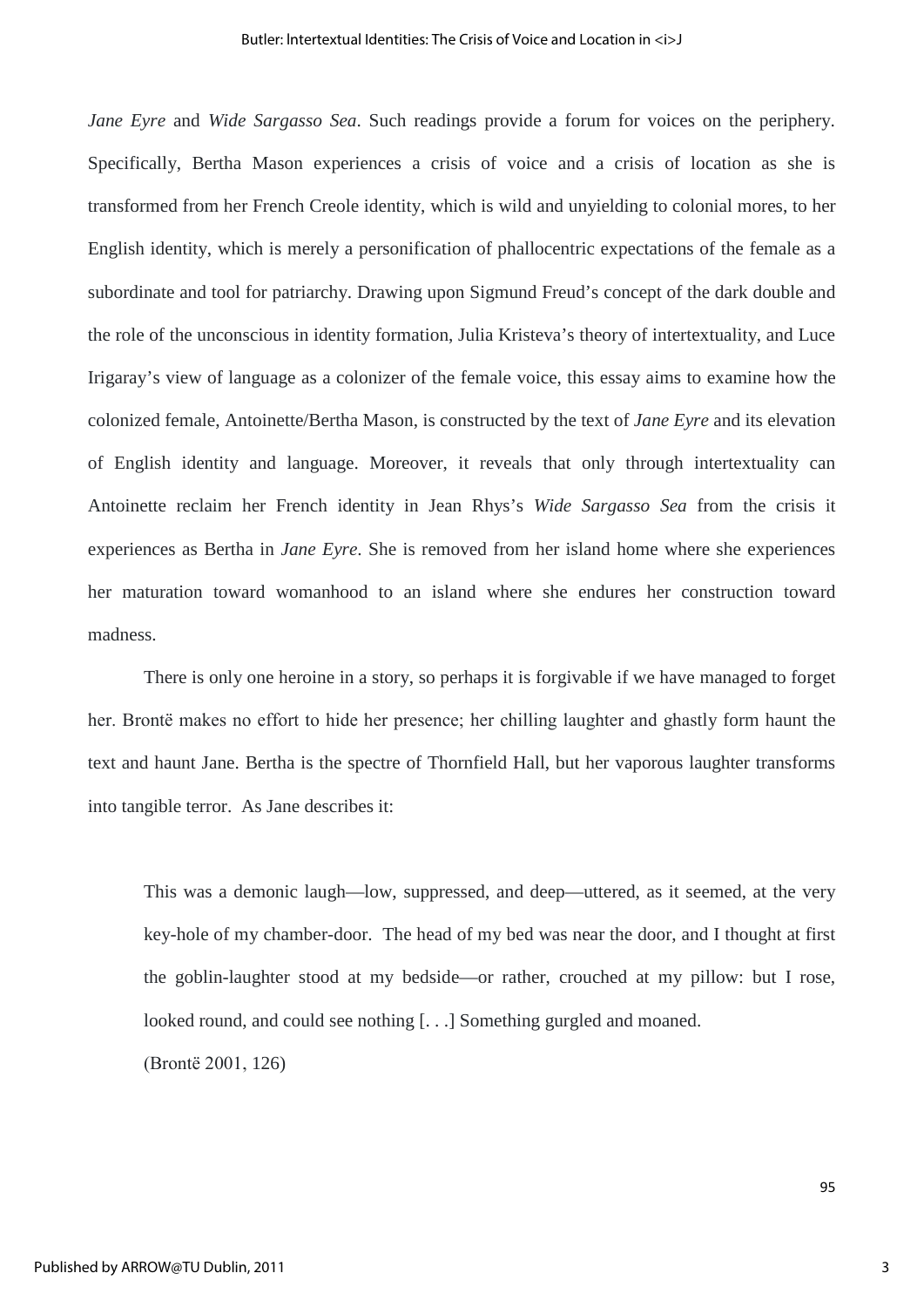Although we are to learn that this demonic presence is Bertha Mason, she is initially misread, misidentified as a mirroring figure, that of Grace Poole, her keeper. The reader, along with Jane, is unaware of Bertha as a person, but has experienced her presence nonetheless. She facilitates the terror that weakens our heroine once again to that vulnerable state in the red room, renewing the reader's fear for her and strengthening her dependence upon Mr. Rochester to confirm her safety; it is he who assures her that the phantom she fears is only Grace Poole who is "a singular person" (Brontё 2001, 128). But Grace is not singular and neither is Jane; Bertha is a double for both characters. Grace is a host for Bertha, acting as the physical representation of her ever-deteriorating French-Creole identity. While it is Bertha's laugh that Jane and the other inhabitants of Thornfield hear, it is Grace who is said to cause the disturbance (Brontё 2001, 91). This assertion is unchallenged because laughter does not betray dialect; rather, Grace can embody the only voice Bertha has left because it cannot reflect her own French-Creole inflections. Her accent is muted. Thus a "universal language" of laughter, what is often seen as a tool of unification and common ground, is a tool for further isolation and misidentification for Bertha. Upon discovery of her own physical form, Bertha is described in monstrous terms:

In the deep shade, at the further end of the room, a figure ran backwards and forwards. What it was, whether beast or human being, one could not, at first sight, tell: it grovelled, seemingly, on all fours; it snatched and growled like some strange wild animal. (Brontё 2001, 250)

 As Freud asserts, the idea of the double figure is a self-preservation mechanism, yet it often turns into a frightening figure (Freud 2003, 142-143). For Jane, this figure is Bertha. She is not a classic example of the *Doppelganger*, who shares Jane's physical features. Instead, they share a dual *unconscious*. As Freud states, the uncanny double: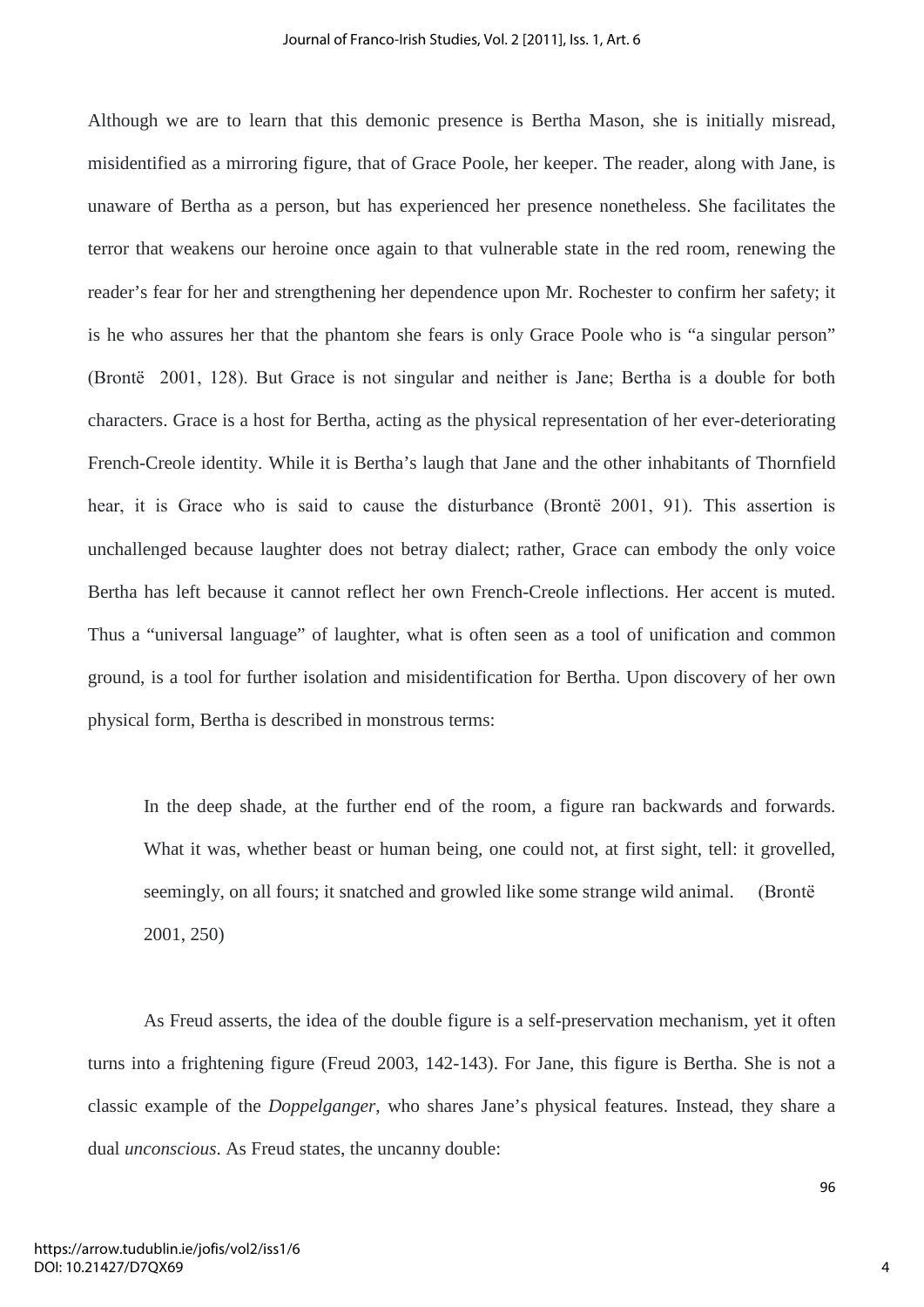is intensified by the spontaneous transmission of mental processes from one of these persons to the other [. . .] so that the one becomes the co-owner of the other's knowledge, emotions and experience. (Freud 2003, 141-142)

While the reader is appalled and compelled to feel sympathy for Jane when she is abused, neglected and locked in the red room by Mrs. Reed, one is seemingly unmoved by the abuse, torment, and isolation Bertha Mason has endured for years in the attic. It begs the question: Where is the humanity for Bertha Mason, so willingly offered to Jane? Moreover, as Jane herself asserts, women, like their male counterparts, require mental and physical freedom, freedom to exercise their faculties. How, then, can one expect Bertha, isolated and confined, not to act out the suffering and stagnation she endures in captivity? But there is only one heroine in a story. Divided loyalties cannot exist.

Freud states that the concept of the double is tied strongly to one's efforts to conquer death, "insurance against the extinction of the self" (Freud 2003, 142). As Jane has historically absorbed the focus of readers and scholars alike, she has not only become the co-owner of Bertha's knowledge, emotions and experience, but also she has found a way to defy death. In expelling Bertha from the story and positioning herself as the regressed double, Jane's immortality as the focal heroine is secured.

Indeed, in a seminal essay on *Jane Eyre*, Sandra M. Gilbert and Susan Gubar neglect *the* mad woman in the attic, Bertha Mason herself. Instead it is her double, Jane, who is the focus of feminist criticism. Bertha is not explored on her own terms but discussed as a tool of Jane's selfdiscovery through confrontation:

Bertha, in other words, is Jane's truest and darkest double: she is the angry aspect of the orphan child, the ferocious secret self Jane has been trying to repress ever since her days at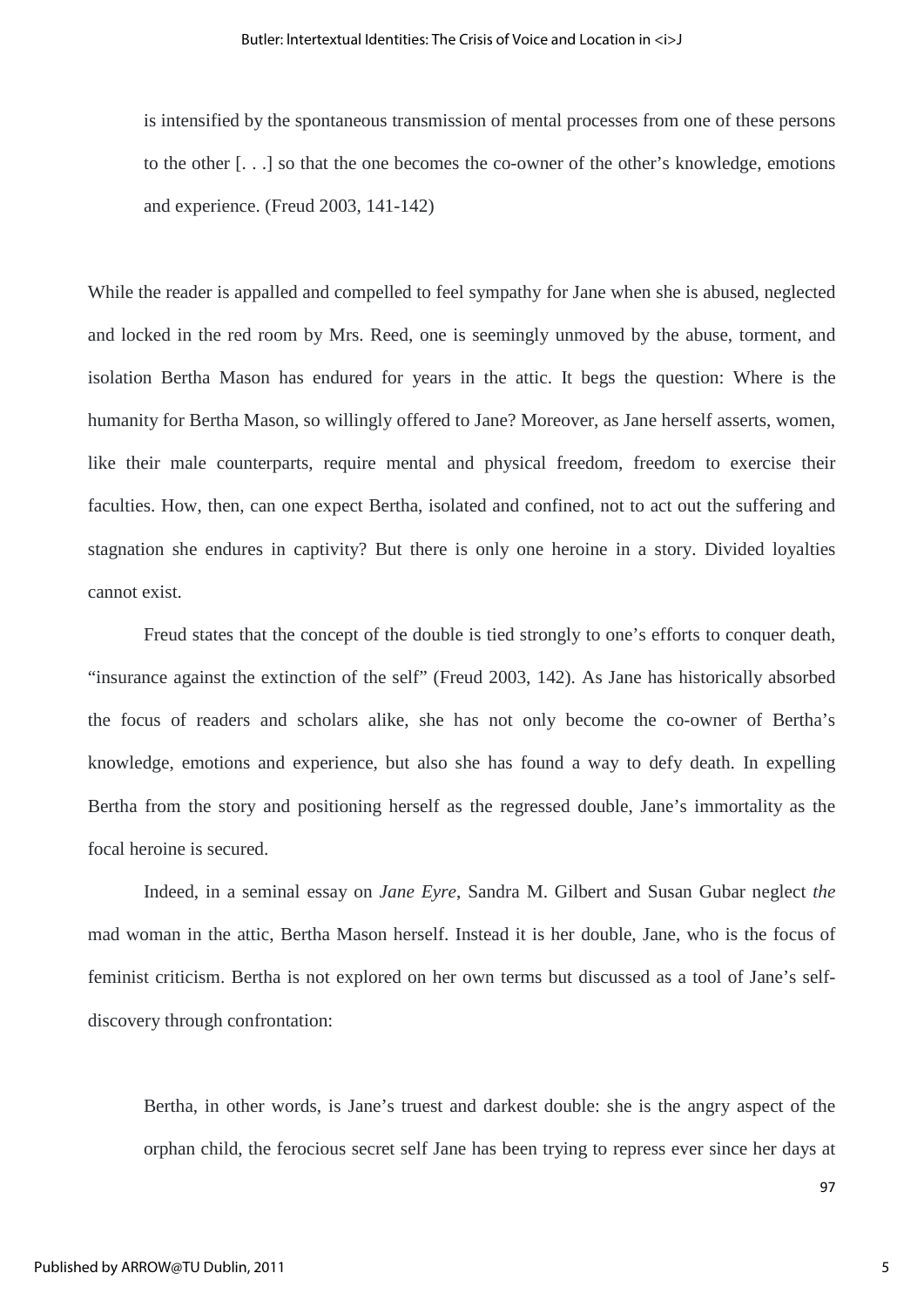Gateshead [...] it is only fitting, then, that the existence of this criminal self-imprisoned in Thornfield's attic is the ultimate legal impediment to Jane's and Rochester's marriage, and that its existence is, paradoxically, an impediment raised by Jane and well as by Rochester. (Gilbert & Gubar 1984, 360)

Bertha is reduced to a "legal impediment," a problem to be solved. As with all shadows, Bertha soon dissipates when knowledge of her is brought to light; her demise is secured in the fire destroys Thornfield Hall. Of course, Mr. Rochester is not without punishment in the incident; he loses his sight. The sacrifice seems small compared to what Bertha has lost, not only during her confinement, but more permanently by her death. It would appear that as Rochester has 'lost sight' of Bertha for many years, a blindness to the newest Mrs. Rochester is only fitting.

Despite her contrary position and usefulness in Jane's construction, Gilbert and Gubar also neglect Bertha in their list of women characters who serve as negative role models:

Aside from Mrs. Fairfax, the three most important of these women are little Adele Varens, Blanche Ingram, and Grace Poole. All are important negative "role models" for Jane, and all suggest problems she must overcome before she can reach independent maturity which is the goal of her pilgrimage. (Gilbert & Gubar 1984, 349-350)

More alarming than the omission of Bertha Mason from the list of important women of the text, is Gilbert and Gubar's claim that Jane's maturity is independently achieved, that she commands the destiny of her development as a woman. This assertion explicitly contradicts their statement that these "negative role models" are vital catalysts in Jane's formation as a character. It is a classical binary oppositional exercise that positions perceived aspects of femininity against one another so that the ultimate stereotype emerges victorious. Jane, *in spite of* her rebellious nature, cannot forgo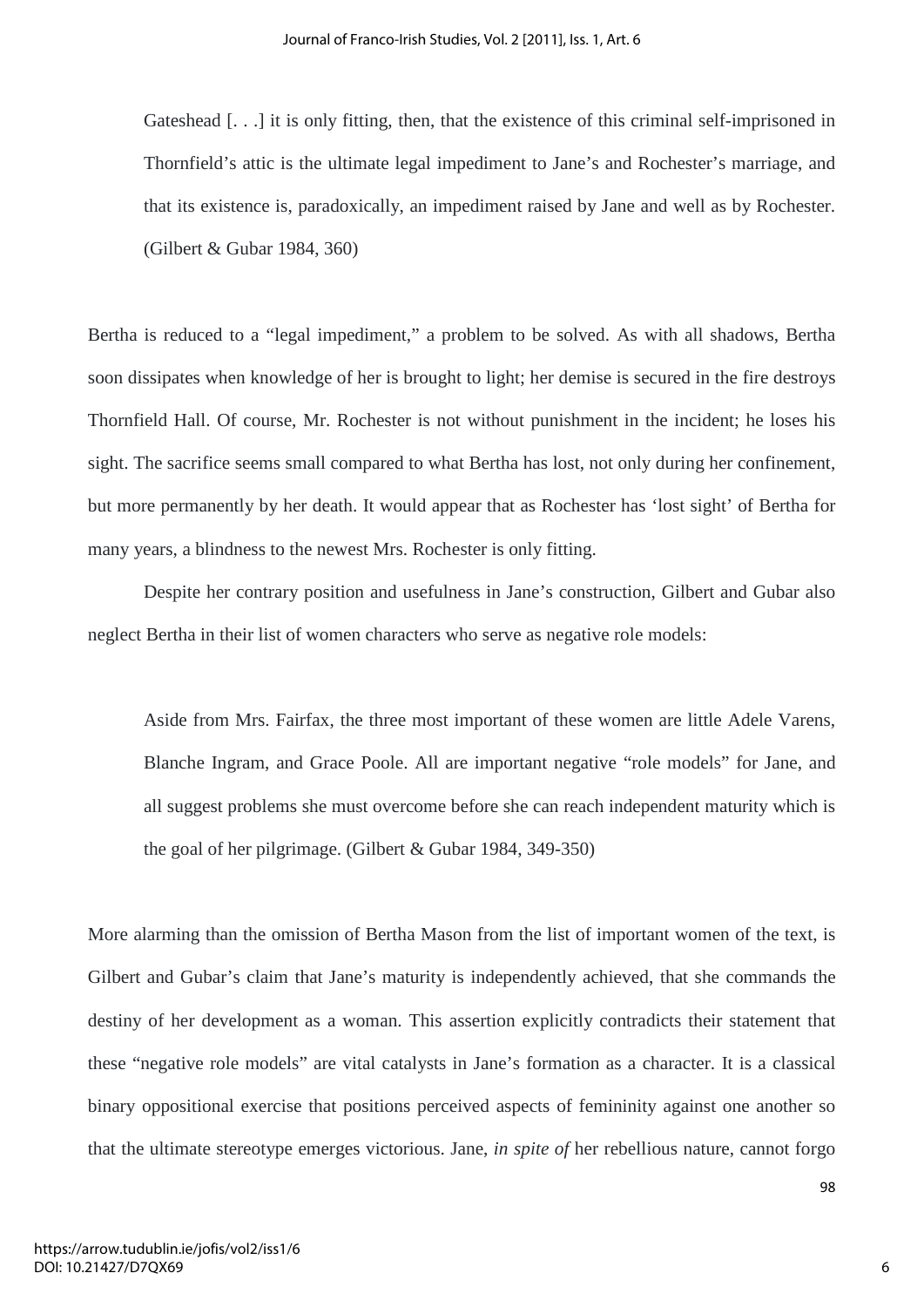her true goal in this pilgrimage, for a secure home life over independent maturity, sanctioned by marriage, which something the other female characters do not achieve. Thus, while Jane's rebellion has been tempered by marriage and motherhood, such resolution could only come at the expense of another woman, Bertha, whose presence marks the nucleus of Jane's crisis. She cannot be Mrs. Rochester if another already assumes that role. Yet, effectively, Brontё empowers Jane to conquer her predecessor by emphasizing Bertha's French Creole heritage and wild nature. In so doing, it is not Jane, but Bertha, who becomes the outsider. There can only be one heroine in a story. In this narrative, there can only be one Mrs. Rochester. Because the threat Bertha posed could no longer be confined to the attic, it had to be eliminated. As DuPlessis asserts:

When social, familial and internalized restraints lose their force, when a character, for sometimes the most subtle reasons, has been marginalized or herself chooses experimentally to step aside from her roles, death enforces the restrictions on female behavior. In narrative, the *death* is the second line of defense for the containment of female revolt, revulsion, or risk. (DuPlessis 1985, 16, emphasis added)

But death as a force of containment, while effective in stopping female rebellion, is not an ideal method, because the finality of death prevents the character, and the reader, from experiencing or witnessing the 'positive' results of reformation. Thus, the first line of defense against unruly females is submission through (re)education. Specifically, the fashioning a female who turns from her own sense of self to that of societal norms is reinforced when such self denial is awarded by assurances of safety and acceptance. Thus, it is not the rebellious female that is edified; rather, it is the construction of her identity, an ideology of the *feminine* that is upheld. Such is the case for Adèle Varens, the young francophone pupil Jane tutors, who, like Bertha, is "Mr. Rochester's ward" (Brontё 2001, 85). As one who was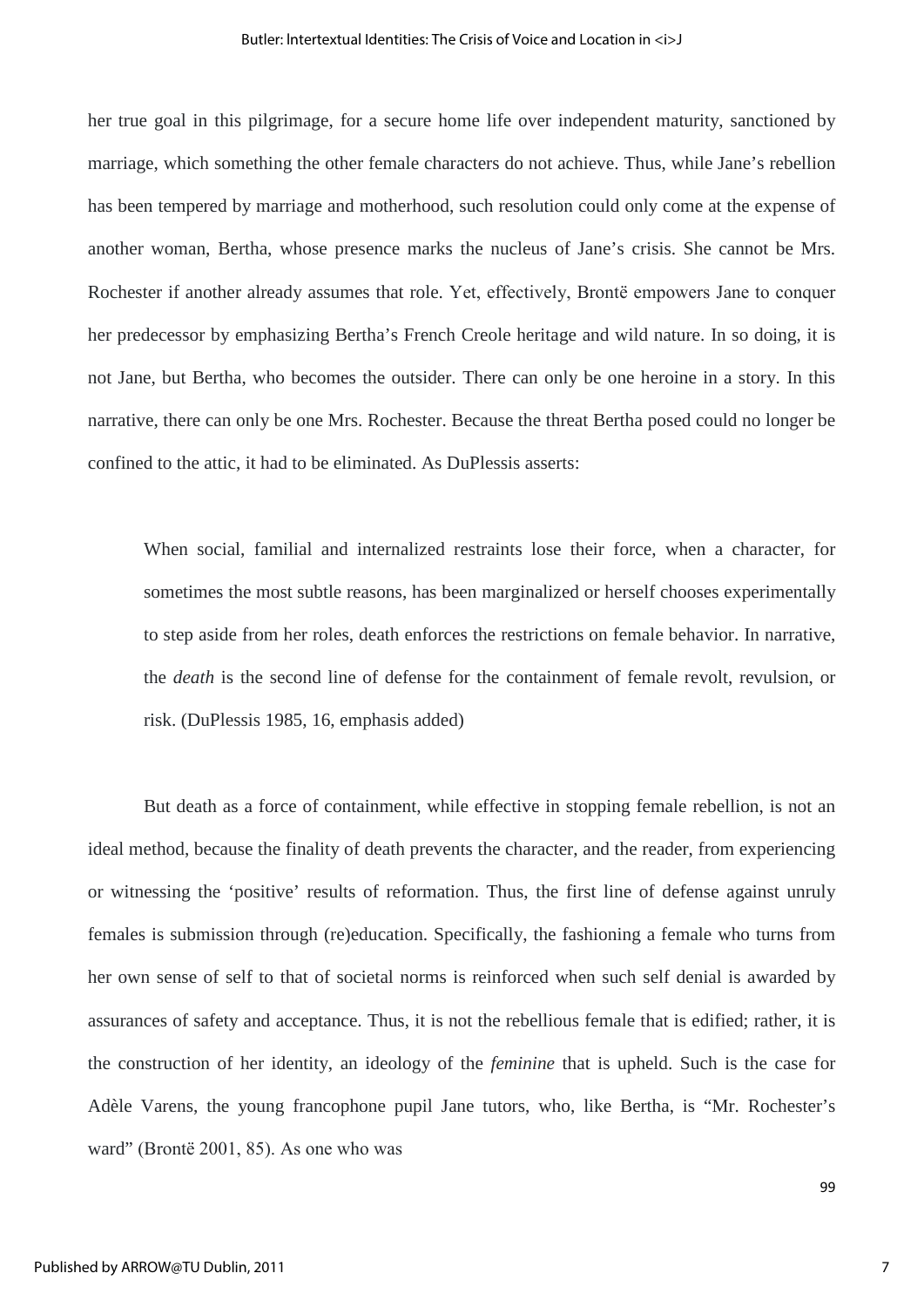born on the Continent, and [. . .] never left it till within six months prior to her introduction to Jane, her English is limited; instead she mixes it with French, which requires Jane's translation for most of the residents at Thornfield. (Brontё 2001, 86)

When among her keepers and aside from Jane, Sophie, her nurse and Mr. Rochester, her voice, like Bertha's, is either misrepresented, voiced in the words of others, or completely ignored. Mrs. Fairfax admits "I don't understand her," and Jane relays *in English* Adèle's elation that Jane speaks fluent French, what she calls "my language" (Brontё 2001, 86). The Francophone tones of the child are only appreciated when they recite scripted material, such as the operatic selections she performs for Jane, or the poetry she orates. Of particular interest is the piece she presents to Jane entitled "La Ligue des Rats: Fable de la Fontaine." Jane comments that the inflection in her voice and her gesturing suggested she had been well trained in its delivery. She then recites the line "Qu'avez vous donc? lui dit un de ces rats; parlez!" (Brontё 2001, 87). More often than not, Jane does not translate for the reader what her pupil discloses in her native tongue. Instead, according to editorial preference, Adèle's words will at best be translated as a footnote The phrase above is translated in the footnote as "'What's the matter, then?' says one of the rats to her. 'Speak!'" (Brontё 2001, 87).

For the Anglophone reader, these translations appear as no more than asides, perhaps even to be overlooked completely. However, to do so is to overlook Adèle's voice. Brontë does not translate the French for the English-speaking audience; only through editorial intervention is the passage translated. Ironically, the passage is about muted speech. The cat consumes the mouse and in this muffling of voice she is asked to speak, which is of course impossible. Likewise, when Bertha and Adèle are forced to digest a foreign language, it gags them. They are called upon to speak, but are muted. Thus, the reader is pressed to dismiss of Adèle and her native tongue.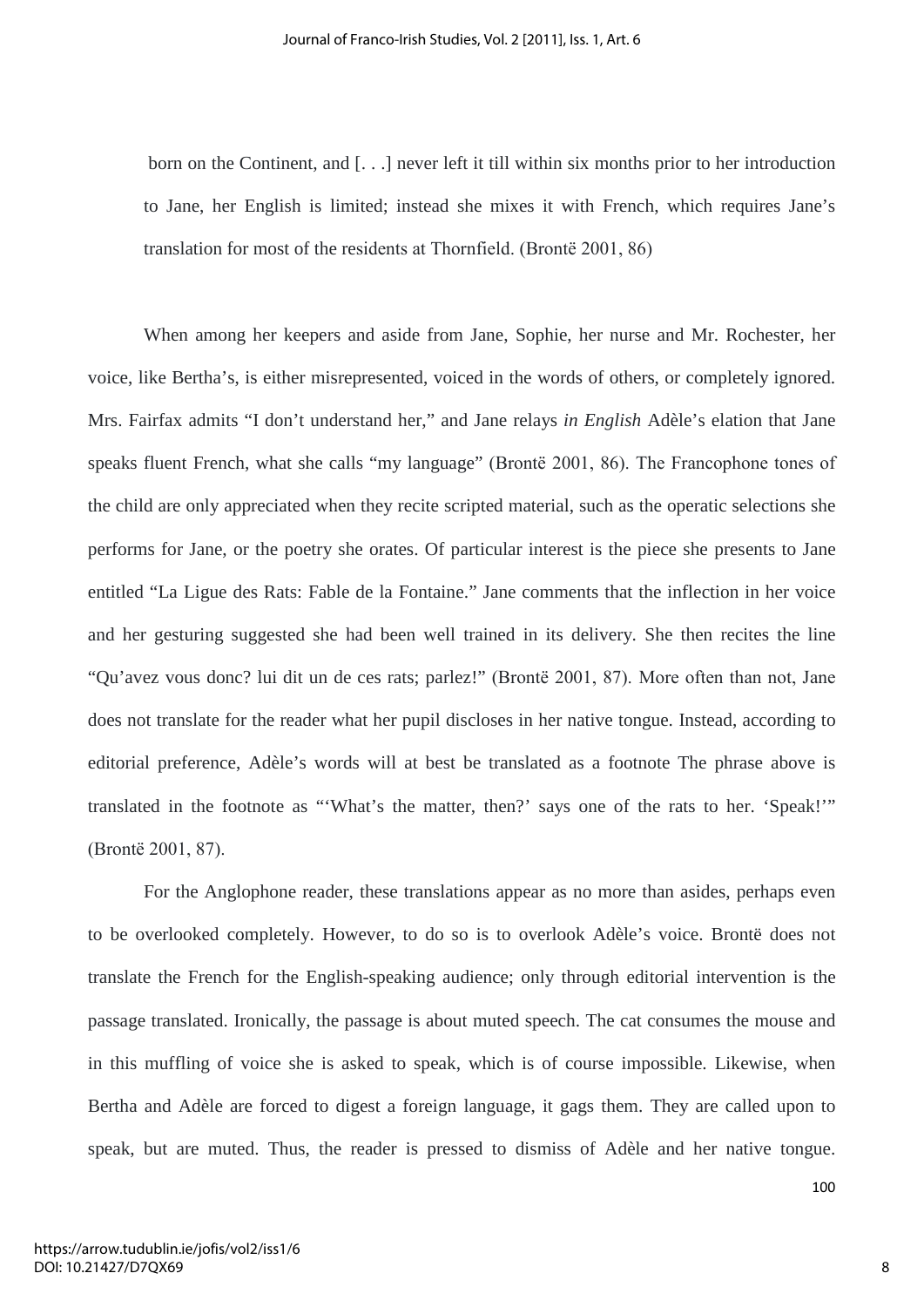Moreover, the text glosses over the meaning of the passage itself, focusing instead on the words as performance. It is not what she is reciting but the manner in which she does so, a manner that meets certain expectations. This acts as a means of avoiding a female voice that does not align with the voice of power, particularly the male English voice. As Luce Irigaray states in her essay, "The Bodily Encounter with the Mother", avoiding the female voice is a means by which men often avoid what they fear in their own:

As a particularly honest man friend told me not so long ago, not without some astonishment at his discovery, "It's true, I have always thought that all women were mad." And he added, "No doubt I wanted to avoid the question of my own madness." (Irigaray 2008, 533)

Unfortunately, women do not have the option of avoiding the madness of the other sex. Instead, as Irigaray observes, patriarchy privileges male discourse and uses its own traces of madness—not to examine itself, but to polarize the female other's "madness" in a way that makes her functional, often in a subservient or maternal role (Irigaray 2008, 533). Irigaray states:

Everywhere and in all things, they [men] define women's function and social role, and the sexual identity they are, or are not, to have. They know they have access to the truth; we do not. Often we scarcely have access to fiction. (Irigaray 2008, 533)

Even in the pages of revered fiction, phallocentric language denies Bertha Mason "access" to her own story, her own descent into "madness." As Lisa Walsh points out, the first wave of French feminism relied heavily on the theories of Simone de Beauvoir and her rejection of sex and gender roles as determined biologically. Beauvoir criticizes the seemingly inextricable symbolic connection patriarchy posits between feminine/female and masculine/male roles and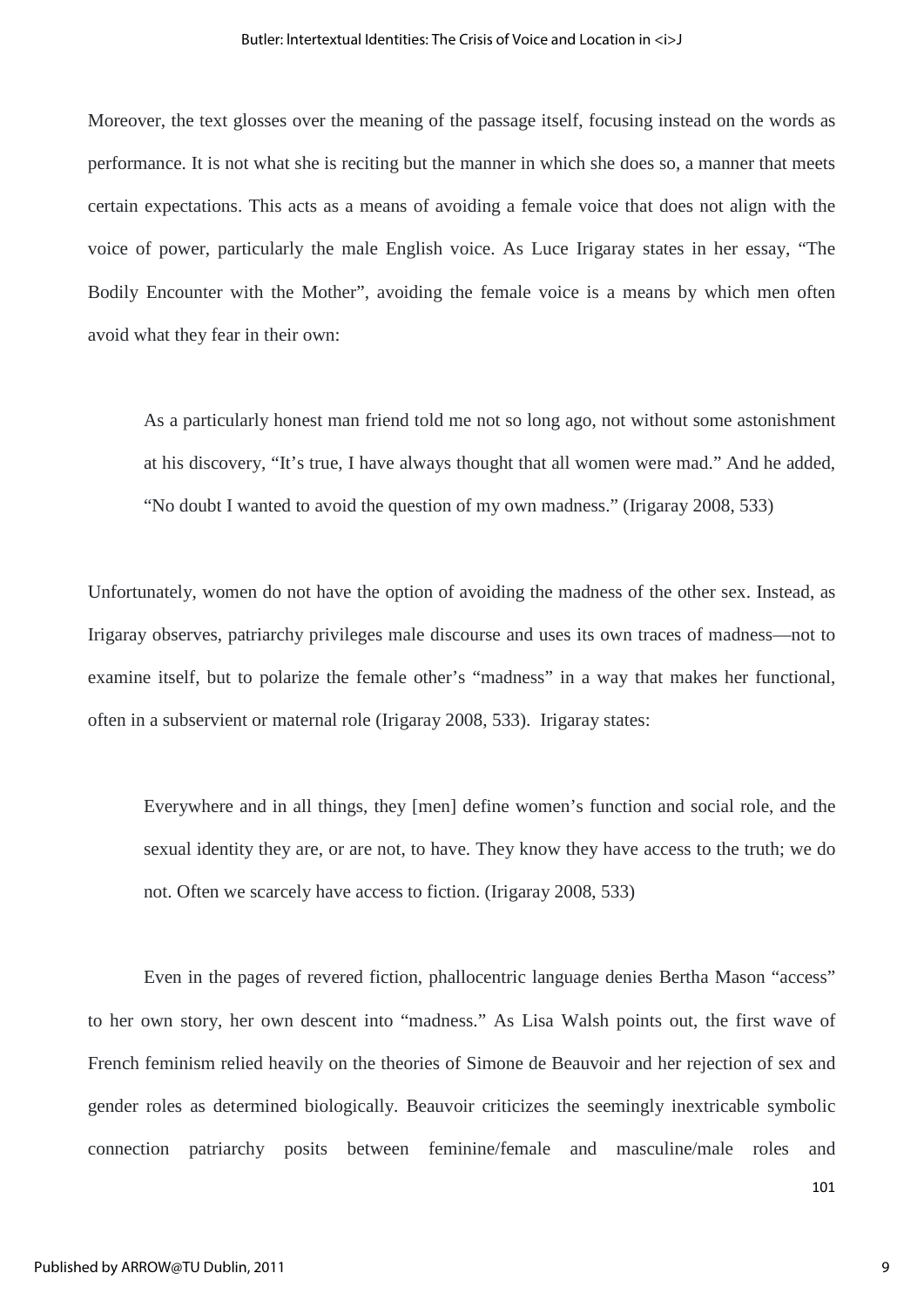characterizations. Specifically, it categorizes, and thereby limits, the development of men and women in society and any interaction between the two (Walsh 2004, 2). Thus, the ability of language to confine and to define roles translates into a limited scope of self-identification as well. Rochester's dominance over Bertha is, at a linguistic level, two-fold. He is a man, and therefore, as discussed above, benefits from society's partiality to phallocentric language. Yet, this is a gender complication that even the most esteemed English woman would encounter. More damning in Bertha's case is the fact that the French language carries with it masculine and feminine articles, which transform language accordingly. Thus, when consumed by a male voice, Bertha's words and the semantics of self-identification dissipate as does the essence of what makes them specific to her interpretations and perceptions. Not only does Bertha experience a lack of freedom in interpreting her own degeneration as a female, but also the patriarchal, phallocentric society in which she was constructed and by which she is limited does not allow her to transform beyond male expectation. She is characterized as the "mad woman" she was "born" to be.

It took nearly 100 years for Bertha Mason to speak her own name in Jean Rhys's *Wide Sargasso Sea*. Up to that point, she was merely the lunatic locked in the attic, a ghost haunting Thornfield Hall who threatened the happy ending that the nineteenth-century heroine, Jane Eyre, apparently deserved. In so doing, Rhys was not silencing Jane but giving voice to Bertha, who becomes known to herself as Antoinette. The story recalls Antoinette's troubled childhood, like Jane, wild and prone to familial heartache. From an early age, Antoinette's self-fashioning is plagued by outside influence. A French Creole, she is ostracized by her peers, specifically by a girl named Tia who would shout "Go away white cockroach, go away, go away" (Rhys 1999, 13). A stranger in both worlds, Antoinette makes her first attempt to change her identity. She has been neglected and consequently embraces the wild nature within her and exchanges her fine clothing for Tia's dirty dress. Upon arriving home, her mother demands that she change into a more suitable dress. Christophine, her surrogate mother, warns that Antoinette's wild look is not limited to her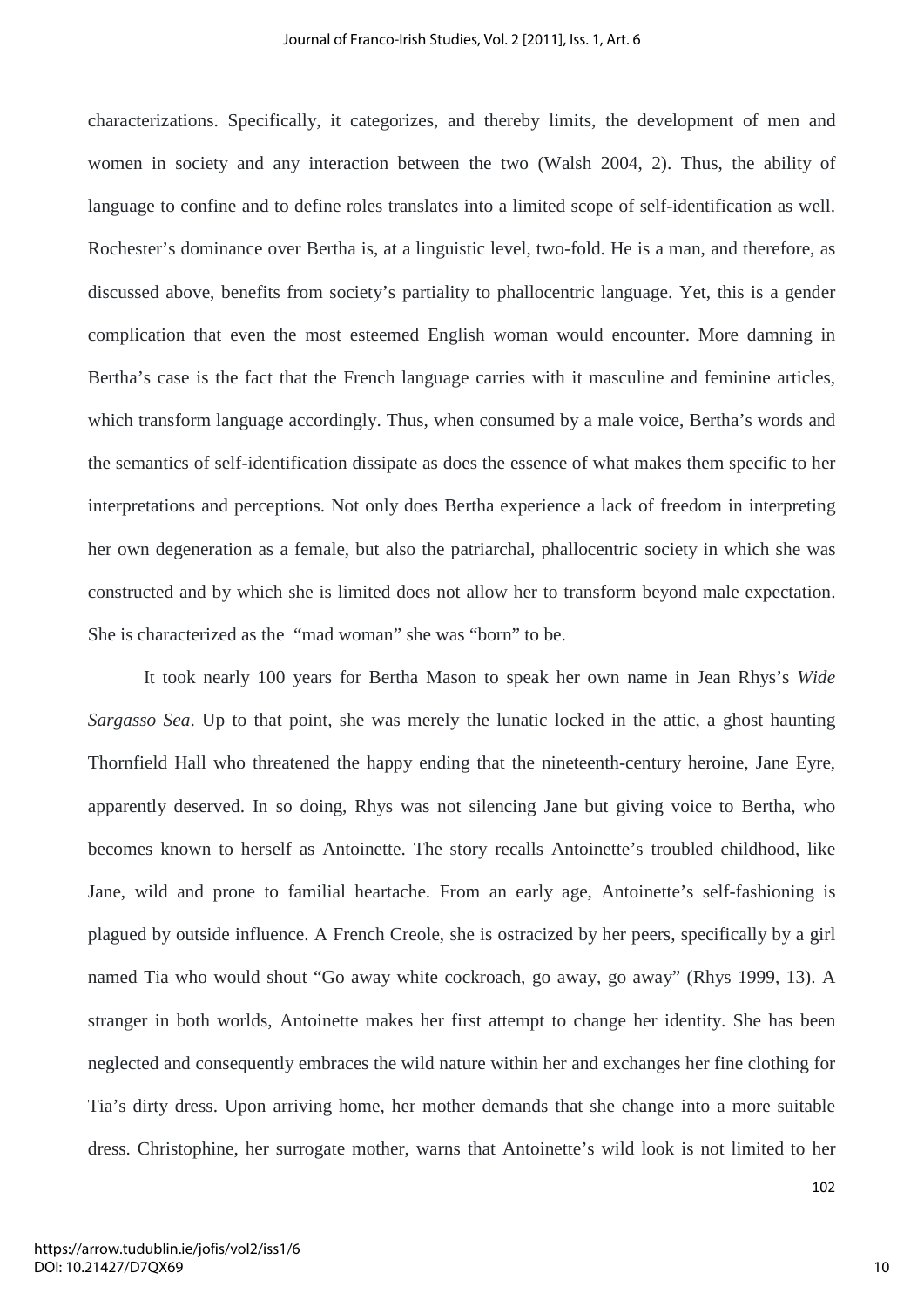dress: "[s]he run wild, she grow up worthless. And nobody care" (Rhys 1999, 15). Antoinette internalizes this criticism, and her shame consumes her. Efforts to stifle her wild nature resurface after she reluctantly marries an un-named Englishman visiting the island, a man we must presume to be Rochester. He admits that his marriage is a farce, a result of him playing a part in restoring his family's fortune (Rhys, 1999: 45). Slowly, the vibrant bride withers under the control of her husband who seeks to repress her passion. It is then that he begins to call her Bertha. She responds:

Bertha is not my name. You are trying to make me into someone else, calling me by another name. [. . .] Do you know what you've done to me? [. . .] I loved this place and you have made it into a place I hate. (Rhys 1999, 88)

Her name, the most basic signifier of identity, is at once in crisis. There can only be one heroine in a story, and patriarchy fashions her with care. Antoinette, Francophone in voice and in name, connected to the island that embodies her wild and exotic passion, is replaced with an Anglophone identity: Bertha Mason. Yet the colonization of her French heritage by English culture is foreshadowed in the first lines of *Wide Sargasso Sea*. Antoinette reveals that her mother was a Martinique girl, despised by the Jamaican women on the island; and of course, Martinique was a French colony, and Jamaica an English one. Thus, the battle for acceptance at home both begins and ends for Antoinette/Bertha on an island plagued by colonial tensions (Rhys 1999, 9). The battle of empire is amplified, therefore, in the crisis within one divided woman. She is forced to confront her dual identity at home and abroad.

When Rochester removes Antoinette from her island home, literally transporting her to England, he casts Antoinette in a foreign role. She too, becomes unknown to herself. Antoinette is asleep for the duration of her transportation to her new home; she is therefore unable to accept that she is in England, stating: "We lost our way to England. When? Where? I don't remember, but we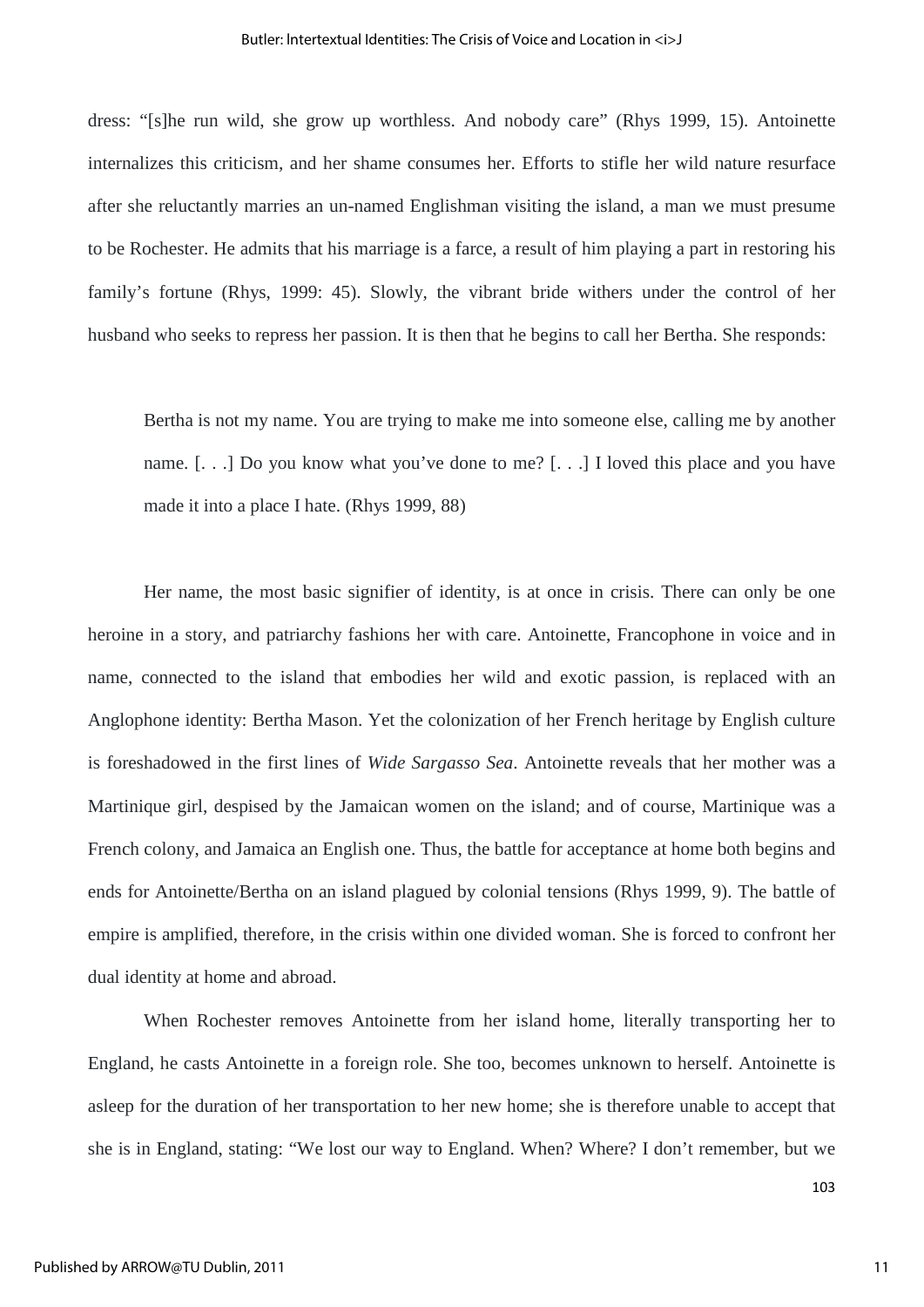lost it" (Rhys 1999, 107). Antoinette has lost far more than her way. Indeed, she experiences a crisis of location in addition to her crisis of voice. Uprooted from her home, unaware of how or when she left it, she is transplanted to infertile soil. She does not grow there but wilts in captivity.

Furthermore, in addition to the stark, lifeless environment to which she is confined, she is denied the vitality and color of her native tongue, French. Her only companion, Grace Poole, is a simple woman, versed only in English. Denied all traces of her homeland, she is also denied the one vehicle of individuality, her language. Consequently, her questions are unanswered, her story unheard. This is not to say that she cannot speak English; she so does very well. However, like Adèle, she submits to the dominant culture and is consequently a slave to its ideology. This submission is most apparent when she agrees to marry Rochester despite her instinctual reluctance to do so (Rhys 1999, 46-47), although Antoinette asserts herself against her husband's control in correcting him when he calls her Bertha (Rhys 1999, 88). However, once Rochester takes her to England, it is as if she concedes to her status as a wilting, transplanted flower rather than the vibrant island dweller she once was. She is literally locked away, a slave, in the attic. Although she steals the key from Grace at night, her escape from the cell is not an escape from imprisonment: "Then I open the door and walk into *their* world" (Rhys 1999, 107, emphasis added). Even though she is the "lady of the house" as Rochester's wife, she is passive in this role, undoubtedly because she remains in the shadows, un-illuminated even to herself. Moreover, her choice not to plan an escape from Thornfield but rather to retreat to the island in her sleep suggests a submissive acceptance about her captivity. In her mind, it is not Antoinette who is in prison but Bertha. All traces of her heritage and her identity apart from her English husband have been eradicated. Antoinette's efforts to reposition herself in this new existence are futile as any efforts to relay her confusion are dismissed. Soon after arriving in England, she states that she would forfeit all she has in exchange for freedom, but the opportunity to negotiate her release never arrives. She states: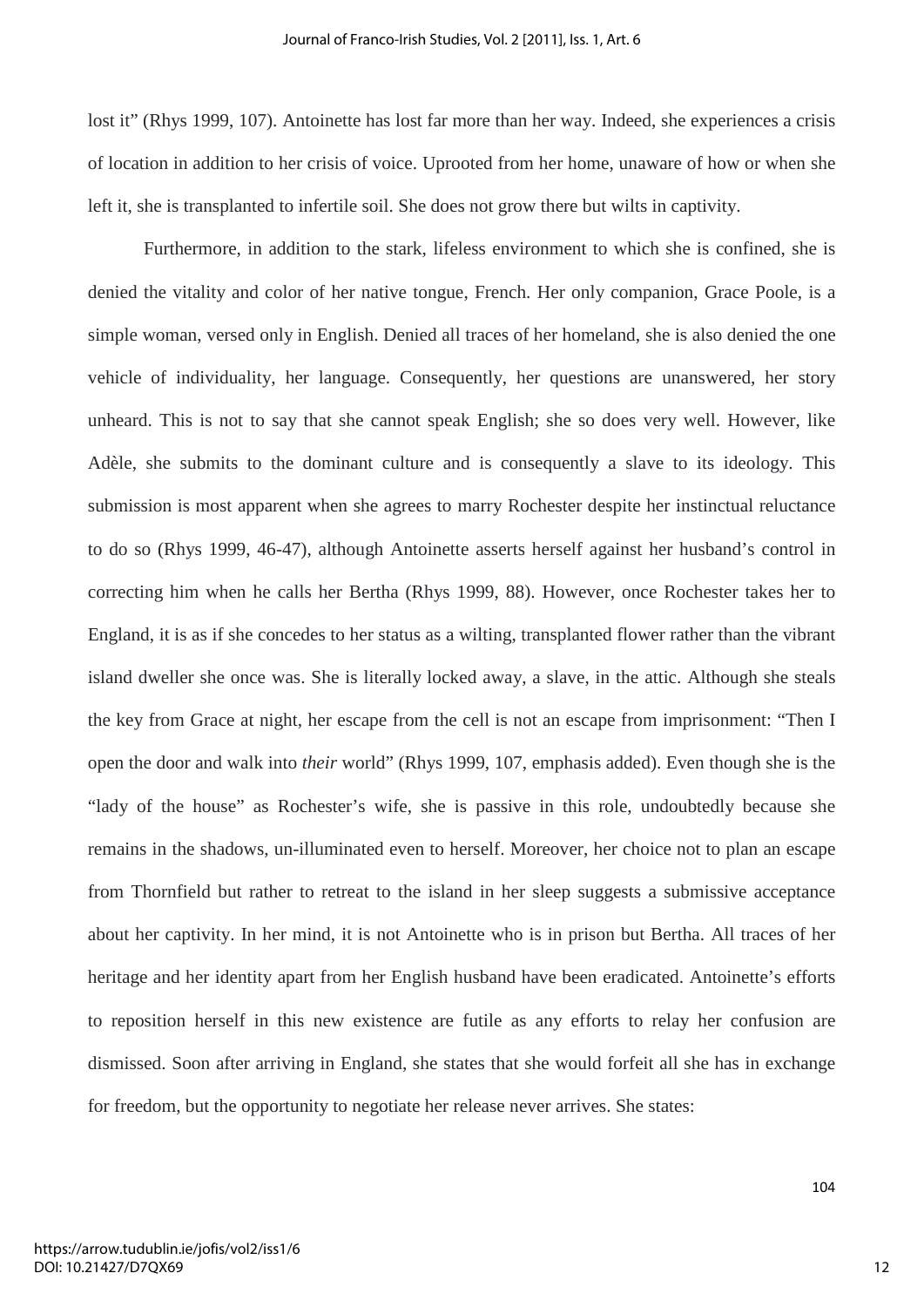I get out of bed and go close to watch them and to wonder why I have been brought here [...] I thought that when I saw him and spoke to him I would be wise as serpents, harmless as doves. "I give you all I have freely," I would say, "and I will not trouble you again if you will let me go." But he never came. (Rhys 1999, 106)

One can trace Antoinette's transformation from a woman, newly arrived to foreign shores, disoriented and desperate, to a seasoned prisoner, who, with a little planning might have secured her own escape. But apart from her homeland, that woman has disappeared; Antoinette cannot act on her own behalf. Instead, she waits for her master to set her free, a master who has seemingly disappeared as well. Her abandonment echoes that which Adèle feels in *Jane Eyre*:

Mr. Rochester asked me if I would like to go and live with him in England, and I said yes; for I knew Mr. Rochester before I knew Madame Frédéric, and he was always kind to me and gave me pretty dresses and toys. But you see he has not kept his word, for he has brought me to England, and now he is gone back again himself, and I never see him. (Brontё 2001, 88)

Although Rochester has used language to control the females in his charge, he is not present; neither can challenge the false promises he has offered. His words are hollow, yet it is the ghostly females in Thornfield hall that are haunted by them. Oddly, these two orphans of Thornfield Hall never meet in either novel. And in *Jane Eyre,* upon Bertha's exorcism from the attic and Jane's impeding departure, Adèle, who acts as a conduit to Jane, faces banishment from her own story as well. Echoing Irigaray's notion that men conceptualize and categorize women into roles of utility, *Jane Eyre* demonstrates how men like Rochester hold power over women, adjudicating their necessary presence or departure in the world. When Jane questions the necessity of sending Adèle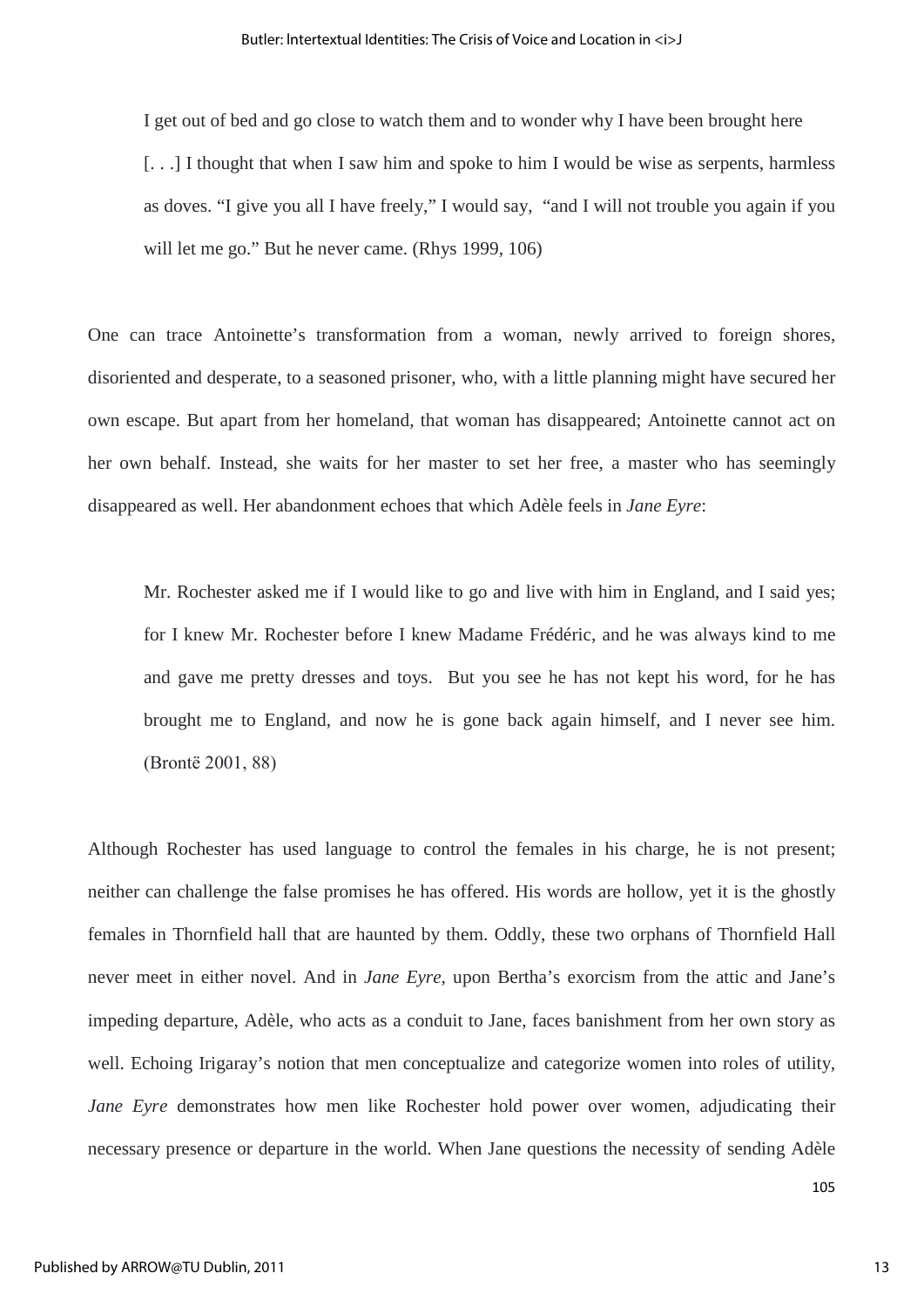to boarding school upon Jane's departure from Thornfield Hall, Rochester makes clear that his authority to mediate the females in his charge is non-negotiable, and her doubts about his judgment unfounded:

What do I want with a child for a companion? And not my own child—a French dancer's bastard. Why do you importune me about her? I say, why do you assign Adèle to me for a companion? (Brontё 2001, 257)

Despite this confrontation, it is not Jane but Adèle and Bertha who truly challenge Rochester's own insecurities. These French phantoms stand between him and Jane and the Anglo-male agenda he seeks to uphold. Adèle is slightly less threatening than Bertha/Antoinette because, as a child, she is malleable. Indeed, the narrative focuses on how her tongue is tamed by a picturesque English woman, Jane, who is the idealized female in Rochester's eyes. Any trace of Adèle's "madness," as Irigaray would argue, is negated in the translation from her own language to that of her master. She will be conditioned in new cultural scripts. However, Bertha/Antoinette presents an unruly force against Rochester. Ironically, she is a child of Rochester's own making; he has fashioned her new identity, calling her Bertha and locking her away. Consequently, one can argue that Bertha is most threatening to Rochester because to acknowledge her is to acknowledge his own madness. She personifies his failures, his lack of self-control and civility. In giving her a voice, he voices, too, *his* monstrosity.

For Rochester, women, including Jane, are merely means to an end, and some more expendable than others. Unlike Jane and Adèle, Antoinette's invisibility aggravates her lack of utility upon her arrival to Thornfield Hall. It is as if her transportation to this foreign culture is a deportation from her own identity. Consequently, Antoinette's alter ego consumes the physical space she inhabits, reinforced by those around her who perpetuate this pseudo-narrative, and any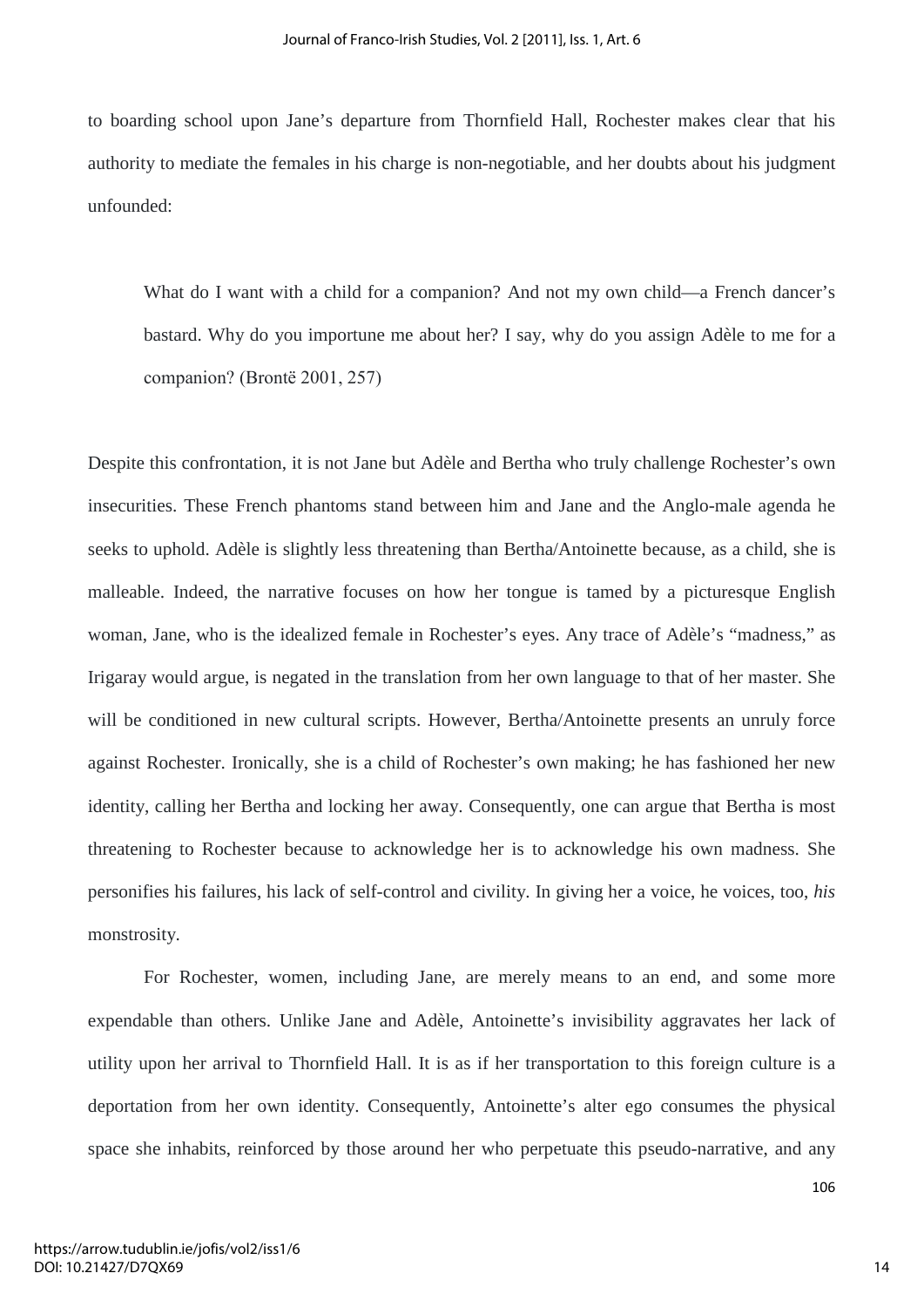traces of 'Antoinette' increasingly dissipate until she exists only as a haunting presence in her own mind.

This is evidenced by the fact that in *Jane Eyre* and at the conclusion of *Wide Sargasso Sea*, it is Bertha who permeates the narrative. Although Rhys preserves Antoinette's own inner dialogue as herself, she is located within and identified as Bertha, a woman without a story or a voice. Reduced to the low utterances and hushed whispers of the servants below, Bertha is consumed by her monstrous host and becomes a parasite of *parole*. Slowly, the delusions of others permeate her unconscious. One afternoon, she thinks she sees her mother dressed in an evening gown before her, a secret vision she keeps to herself. She comments that Grace has been misnamed:

Names matter, like when he wouldn't call me Antoinette, and I saw Antoinette drifting out of the window with her scents, her pretty clothes and her looking glass. [. . .] I don't know what I am like now. (Rhys 1999, 106-107)

Thus, Antoinette survives only in her memories, in the reflections of herself in past mirrors. She does not exist, even to herself, in the present. Instead, Antoinette retreats to the remnants of her past identity only in sleep. Thus, for the duration of the novel, Antoinette's most vivid actions occur in her dream-like state. In a sense, the unconscious act of dreaming is Antoinette's only solace and safety. "Bertha" is the substitute identity in the conscious world that compromises her understanding of her genuine identity which she understands unconsciously. The tension between manifest and latent content in dreams, and the role of the unconscious in perception, has long been the concern of psychoanalytic theory, particularly in the work of Sigmund Freud. In many ways, it is not a battle for reality but what is revealed or repressed in the "real." As Freud puts it: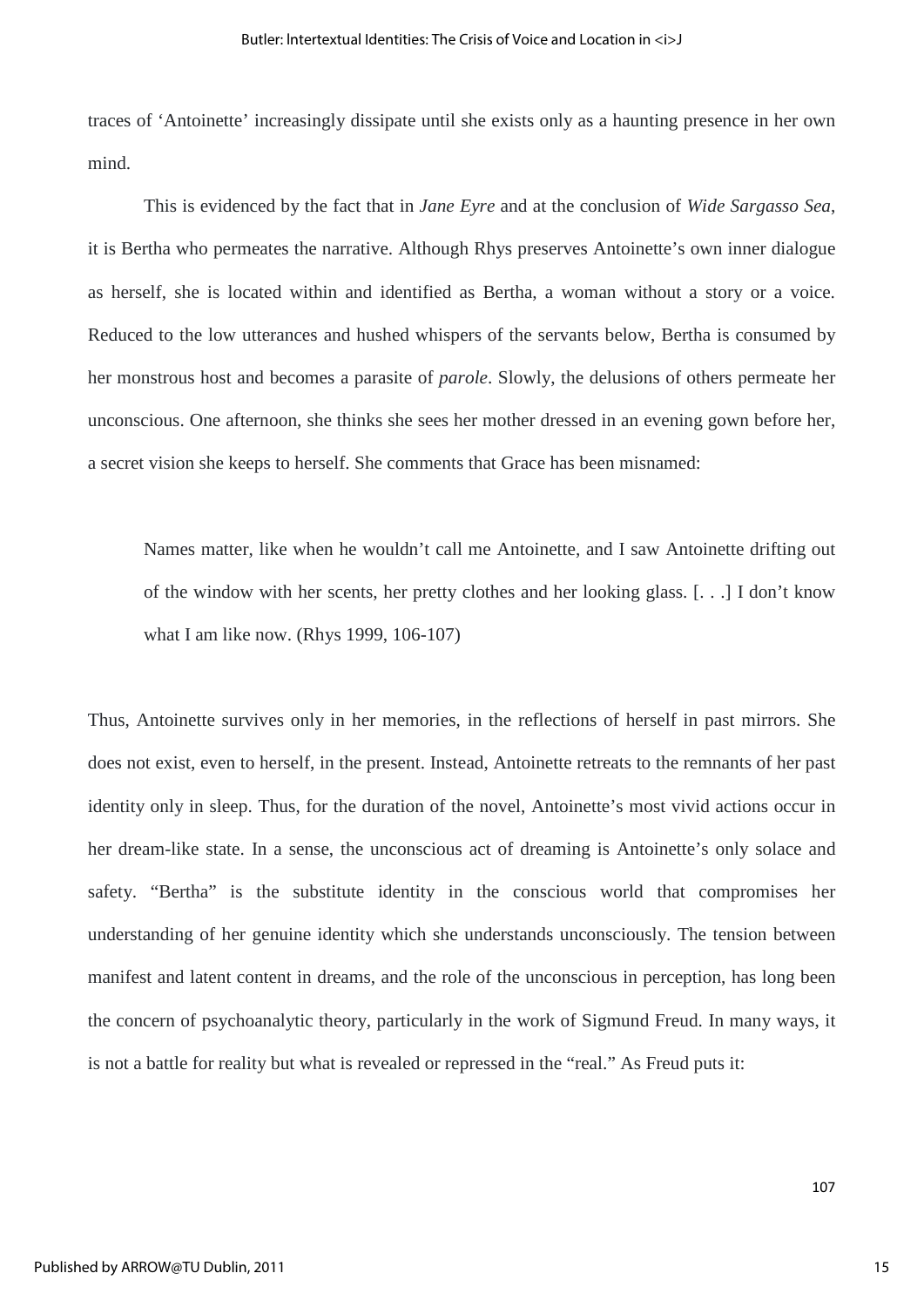[T]he remembered dream is not the genuine material but a distorted substitute for it, which should assist us, by calling up other substitutive images, to come nearer the genuine material. (Freud 1916, 63)

But the "genuine material," an authentic Antoinette, is compromised. Every aspect of her identity has become a simulation. Furthermore, she is unable to translate her identity; it appears as dream content into a waking reality. These disparate figures speak different languages, maintain separate homelands, and indeed, inhabit different physical forms. Bertha consumes Antoinette and transforms into another body, unknown even to its host. Tragically, Antoinette's name is no longer her own, and the attic, a room in the manor in which she should feel safe and at home and should wander freely as Mrs. Rochester, is a ruse. But this incongruity of space and identity does not bring Antoinette to the edge of insanity. Ironically, Rochester's efforts to prevent his wife from her familial insanity are deluded. What results is not Antoinette's madness, for she vanished in the dark waters that brought her to England. What arises is his own construction, Bertha, who becomes the lunatic, the mad wife and the monstrous menace. By locating her in the desolation of her chamber, isolated and not on an island but in a prison of his making, Rochester's apparent fears become manifest.

Furthermore, Rochester's efforts to counteract this transformation cause him to construct the identities of the other prominent females in the story by isolating them for a particular purpose. He uses Grace Poole as a barrier between his wife and the outside world, explaining Bertha's haunting laughter as Grace's to preserve his reputation. Although entrusted with the power of subduing her unruly charge, Grace is herself ruled by Rochester's influence. As Gilbert explains, women in a patriarchal society often become the agents of male agendas, and the "keepers of other women. But both keepers and prisoners are bound by the same chains" (Gilbert 1984, 350-351).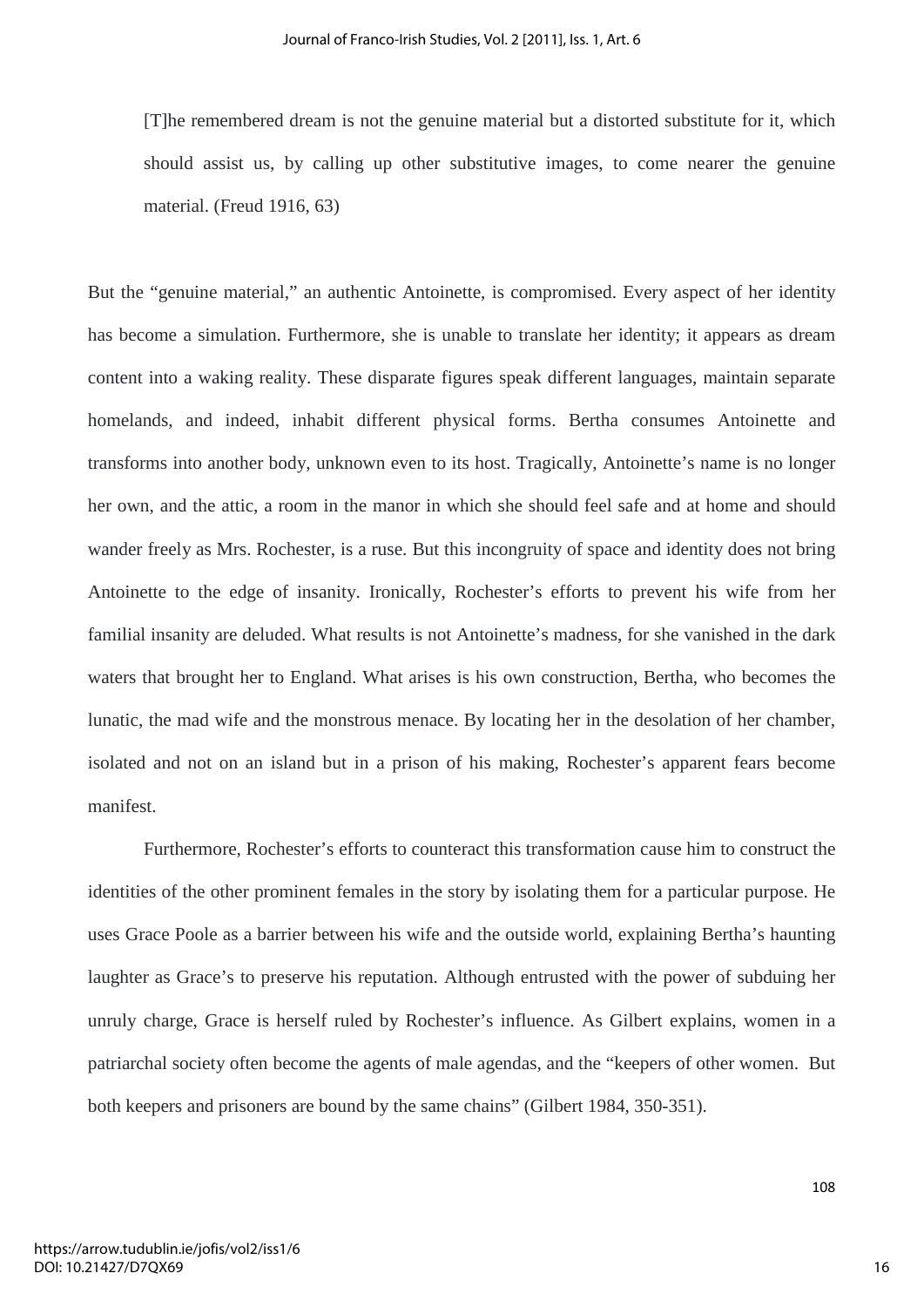Jane does not escape his control either, as she, too, is renamed, literally juxtaposed to Rochester in name and in duty. Like Antoinette, she feels unsettled about Rochester's christening, merging his identity with hers. Thus, beyond cultural crisis, a crisis of gender politics proves most powerful. However, Jane is able to articulate her anxieties amid the crisis. Despite the power of phallocentric language, Jane has more control over her native English tongue than does Bertha, who is silenced both by her sex and by her French voice (or lack thereof) in Brontё's text.

For example, when Rochester refers to Jane Rochester for the first time, she becomes flustered, glowing red. This response confuses Mr. Rochester, but Jane explains: "Because you gave me a new name—Jane Rochester; and it seems so strange" (Bronte, 2001: 220). Although Jane and Bertha/Antoinette act as foils for one another, both competing for a voice in a patriarchal plot, the crisis of identity that occurs in terms of naming and self-location within the narrative harmonize in what can be seen as a dual fate: an impending colonization by the white male protagonist and a resignation of the self. As Raiskin points out, in Caribbean English, "Self" refers to more than the individual: "She is pretty like prettiness itself." Consequently, in the text, words of identification and qualification embody entire concepts rather than denote singular ideas (Rhys 1999, 9). Thus the adjective "pretty" reflects more than a pleasing facade. The identification of a single quality is the identification of her entire nature and identity. Reading in this way reveals that Rochester's consumption and Bertha and Jane's submission of their respective "selves" is a submission and consumption of their entire being.

As an act of rebellion against this hostile takeover, and on behalf of the neglected Antoinette, Rhys constructs parallels with Brontë's classic novel—not simply to rename heroines or to corrupt the narrative, but to provide an outlet for a heroine in crisis. The intertextuality that operates between *Jane Eyre* and *Wide Sargasso Sea* provides a voice, not merely an acknowledgement of Antoinette Mason. Intertextuality is not simply a referent term or an instance of stories building upon other stories. *Wide Sargasso Sea* engages with *Jane Eyre* in such a way that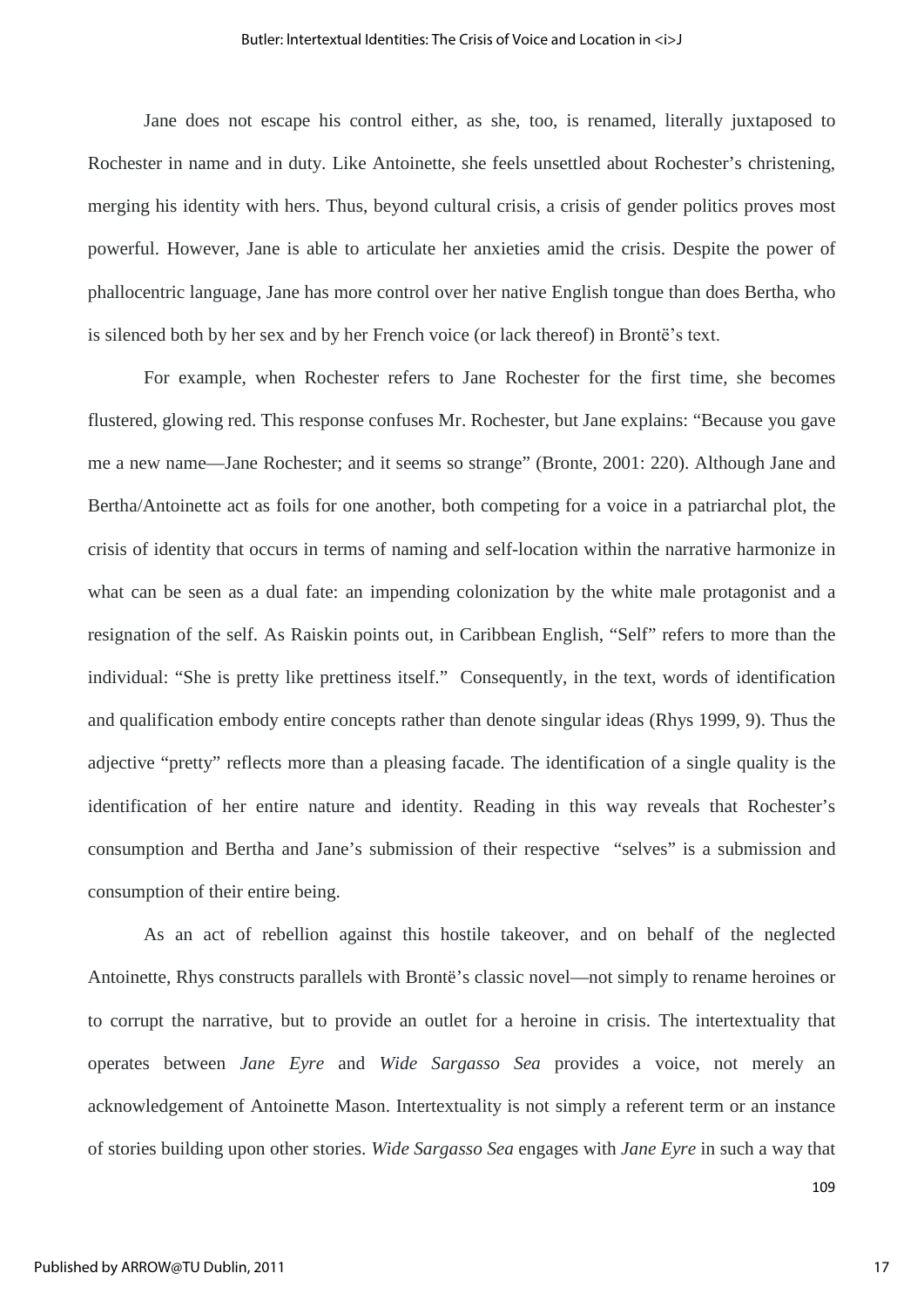while both texts can be read separately, the plurality of voices, what Bakhtin terms *heteroglossia*, enriches interpretation of both Jane's English and Antoinette/Bertha's French voices. Identity and its construction are dynamic. A character is not simply a two-dimensional figure that can be reduced to simplistic identification. While "stock characters" or allegorical figures appear throughout literature, each is still a part of a larger system that provides context and therefore deeper meaning within the story. Writers of fiction must utilize a dialogic imagination to achieve a story with competing characters and competing identities. That is, he or she must create heroes and villains within the same narrative and betray neither. As Kristeva puts it:

the status of the "creator," the one who produces a text by placing himself or herself at the intersection of this plurality of texts on their very different levels [. . .] leads me to understand subjectivity as a kaleidoscope, a 'polyphony' as Bakhtin calls it. I myself speak of a "subject in progress," which makes possible my attempt to articulate as precise a logic as possible between identity or unity, the challenge to this identity and even its reduction to zero [. . .] and the reconstitution of a new, plural identity. (Güberman 1996, 190)

However, Kristeva and Bakhtin assert with confidence what is not easily achieved. Blending identities is easier said than done. The fact that it is a complex process is evidenced by the internal conflict most characters exhibit when faced with a multi-faceted identity, be it racial, cultural or gender based. While intertextuality allows for the equal presence of parallel narratives which constitute another side of the story, it cannot resolve all of the conflicts that each story presents to the other. Providing a "subject in process" with such challenges is beneficial, yet the complexity of the issues intertextuality presents should not be overlooked. Intertextuality also challenges readers in that it can present a crisis of loyalty and interpretation of characters that they once thought they knew but now see differently through Kristeva's kaleidosope.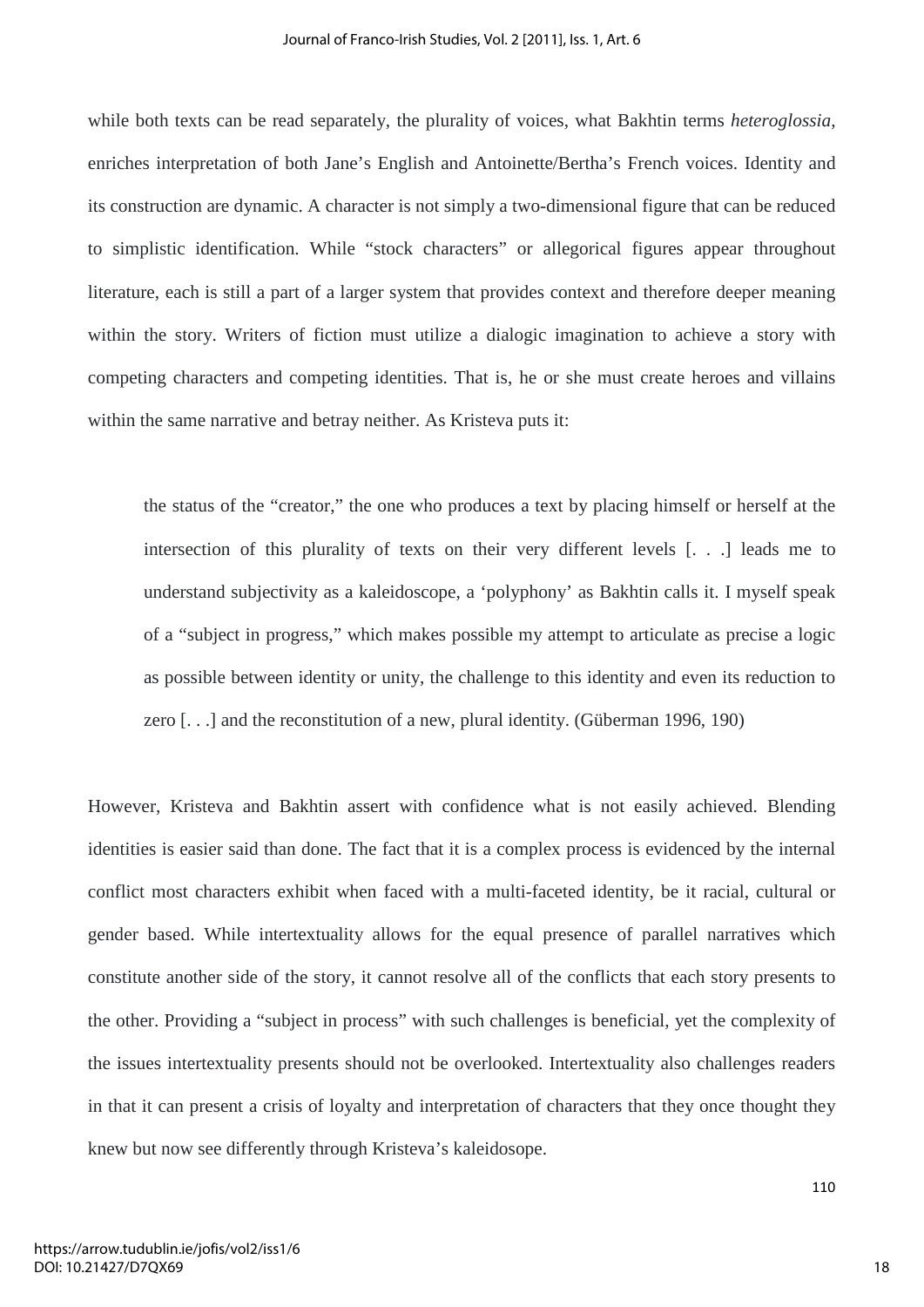The intertextuality Rhys sought to achieve was largely affected by the intertextuality that she experienced as a white Creole in a Caribbean world. Rather than seeing herself and her writing as a split screen, she "engaged with her European literary heritage [. . .] and just as she used European texts to enrich her fiction, so has her fiction enriched later Caribbean texts" (Lonsdale 1999, 56). These texts include Pauline Melville's short story, "Let Them Call it Jazz", Lorna Goodison's poem "A Jean Rhys Lady" and Elean Thomas's *The Last Room* (Lonsdale 1999, 56- 63). The intertextuality that exists between these texts is a type of heteroglossia as well. For Rhys, negotiating her seemingly conflicting heritages enables her to harmonize a new history for her oftmisunderstood focal female, Antoinette, and make possible other interpretations through other voices at the same time.

There is only one heroine in a story. As Bertha Mason, the mad woman in the attic, she is merely a tool of a nineteenth-century plot, and a foil whose fate is apparently irrelevant in itself. Like little Adèle Varens, who is Rochester's charge but also his cross to bear, Antoinette is marginalized from her voice in her submersion in an English community that does not value her French heritage. She becomes a foreign fixture in her own body, alienated from herself from the outside. However, in her narrative, her identity can be reconstructed in her own terms, by her own name, Antoinette. In re-writing the marginalized mad woman in the attic, Rhys states that her initial motivation behind the construction of Bertha Mason was to show her imprisoned, as Antoinette, remembering her life outside confinement, confronting the memories that collide with brief encounters and fragmented conversation with those on the outside (Lonsdale 1999, 60). Thus, in the chasm between identity and identification, the intertextuality that exists between *Jane Eyre* and *Wide Sargasso Sea* is paramount in exposing the tensions between the texts, and provides, at last, a forum for Antoinette to find her voice, to tell her story. Intertextuality, then, emerges as a literary life raft for a character in crisis.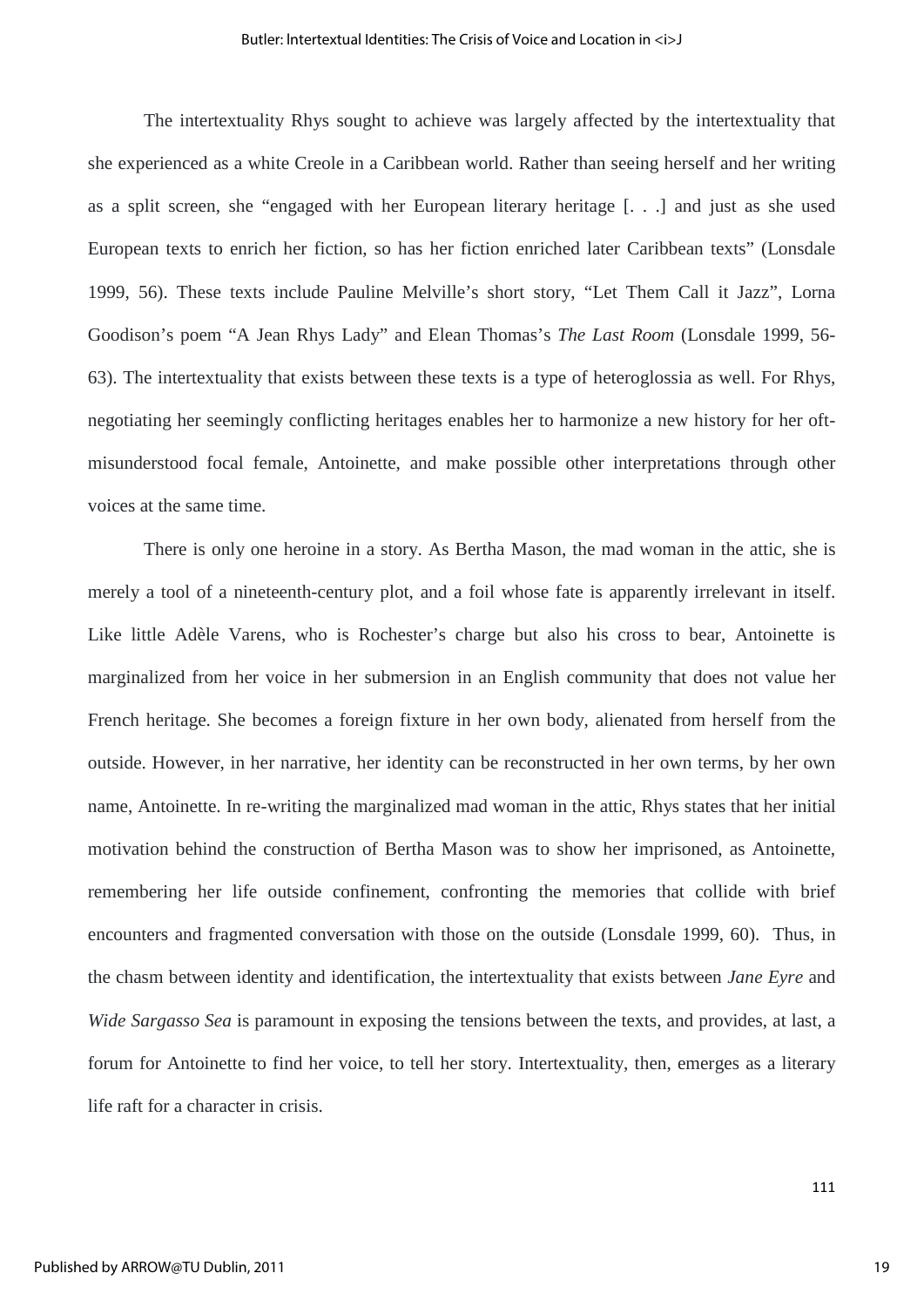## **Works Cited**

Brontё, C., 2001. *Jane Eyre: A Norton Critical Edition,* 3rd Edition, Dunn, R., ed., New York and London: W.W. Norton.

Burkhart, C., 1973. "Jane Eyre: The Art of the Adolescent" in *Charlotte Brontё: A Psychosexual Study of Her Novels*, London: Victor Gollancz, Ltd., 63-77.

DuPlessis, R., 1985. "Endings and Contradictions" in *Writing Beyond the Ending: Narrative Strategies of Twentieth-Century Women Writers*, Bloomington: Indiana University Press, 1-19.

Freud, S., 2003. "The Uncanny" in McLintock, D., trans., *The Uncanny*, London: Penguin Books Ltd., 121-162.

---, 1916. "The manifest content of dreams and the latent dream-thoughts" in Lodge, D. and Wood, N., eds., *Modern Criticism and Theory: A Reader*, 3rd Edition, Harlow, England: Pearson Longman, 62-69.

Gilbert, S., 1984. "A Dialogue of Self and Soul: Plain Jane's Progress" in Gilbert, S. and Gubar, S., eds., *The Madwoman in the Attic: The Woman Writer and the Nineteenth-Century Literary Imagination*, New Haven and London: Yale University Press, 336-371.

Güberman, R., 1996. "Intertextuality and Literary Interpretation" in Güberman, R., ed., *Julia Kristeva: Interviews*, New York: Columbia University Press, 188-203.